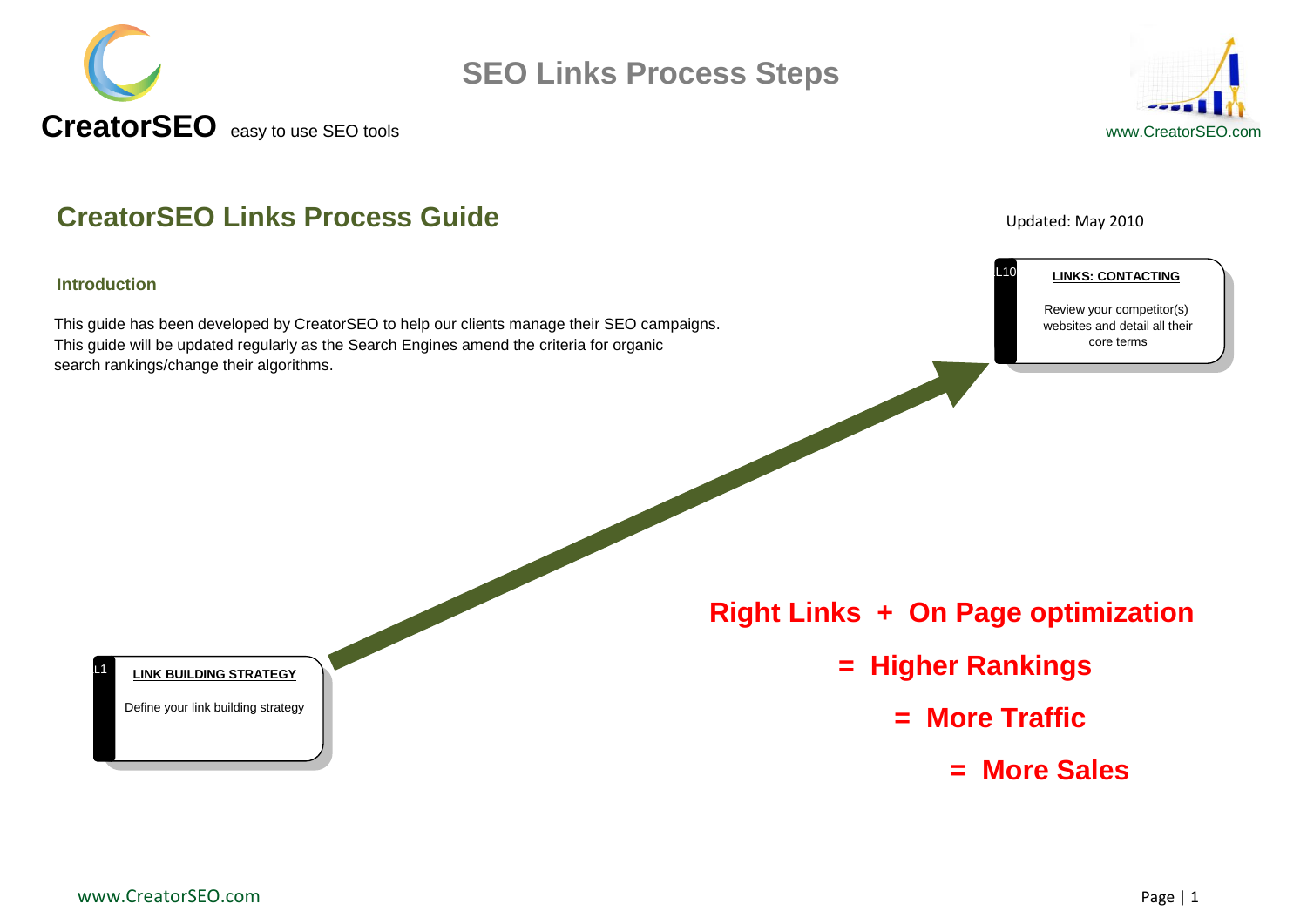



### **CreatorSEO** easy to use SEO toolswww.CreatorSEO.com

### <span id="page-1-0"></span>**The SEO Link Process**

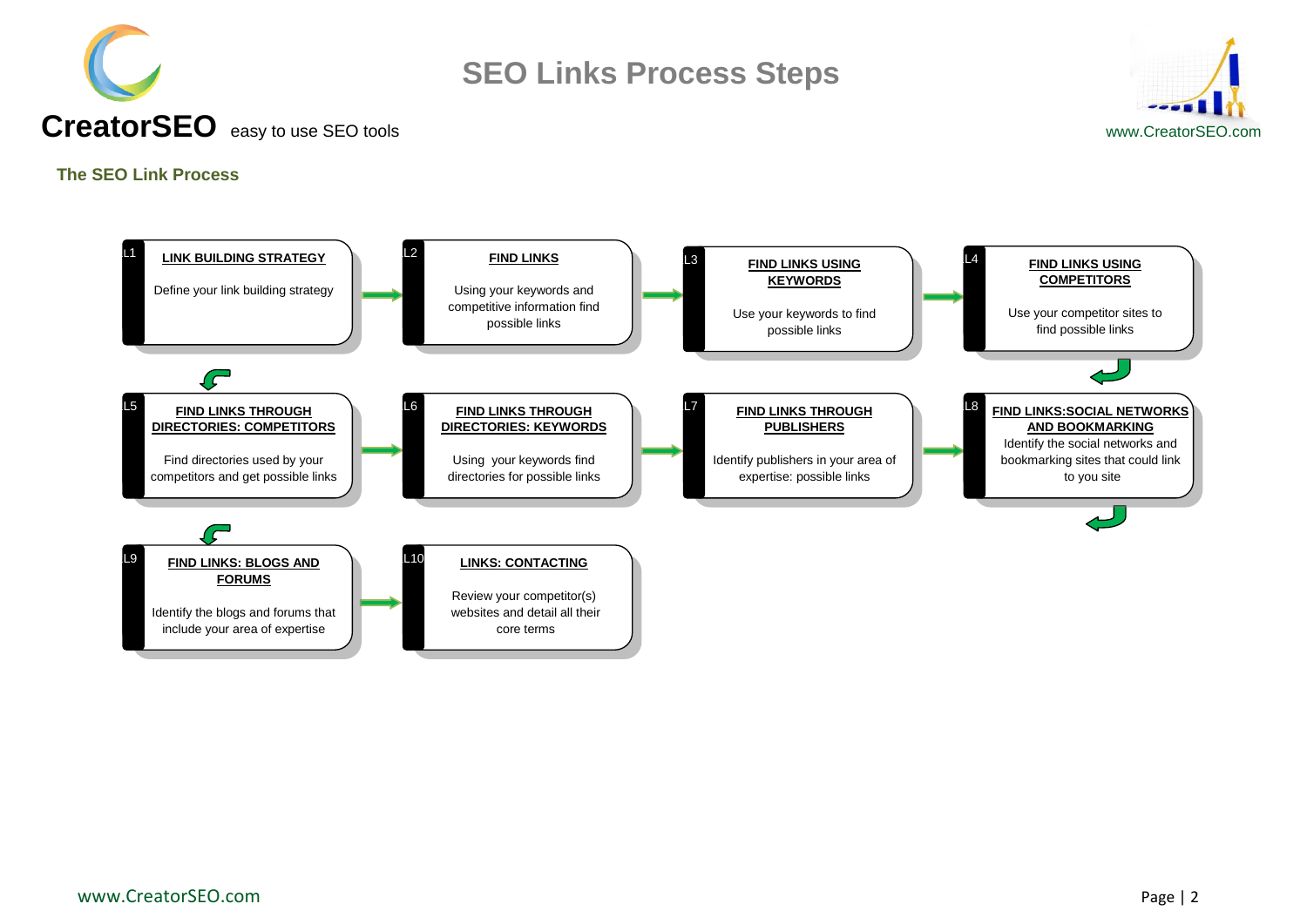

# CreatorSEO easy to use SEO tools

| <b>Table of Contents</b> |  |
|--------------------------|--|
|                          |  |
|                          |  |
|                          |  |
|                          |  |
|                          |  |
|                          |  |
|                          |  |
|                          |  |
|                          |  |
|                          |  |
|                          |  |
|                          |  |
|                          |  |
|                          |  |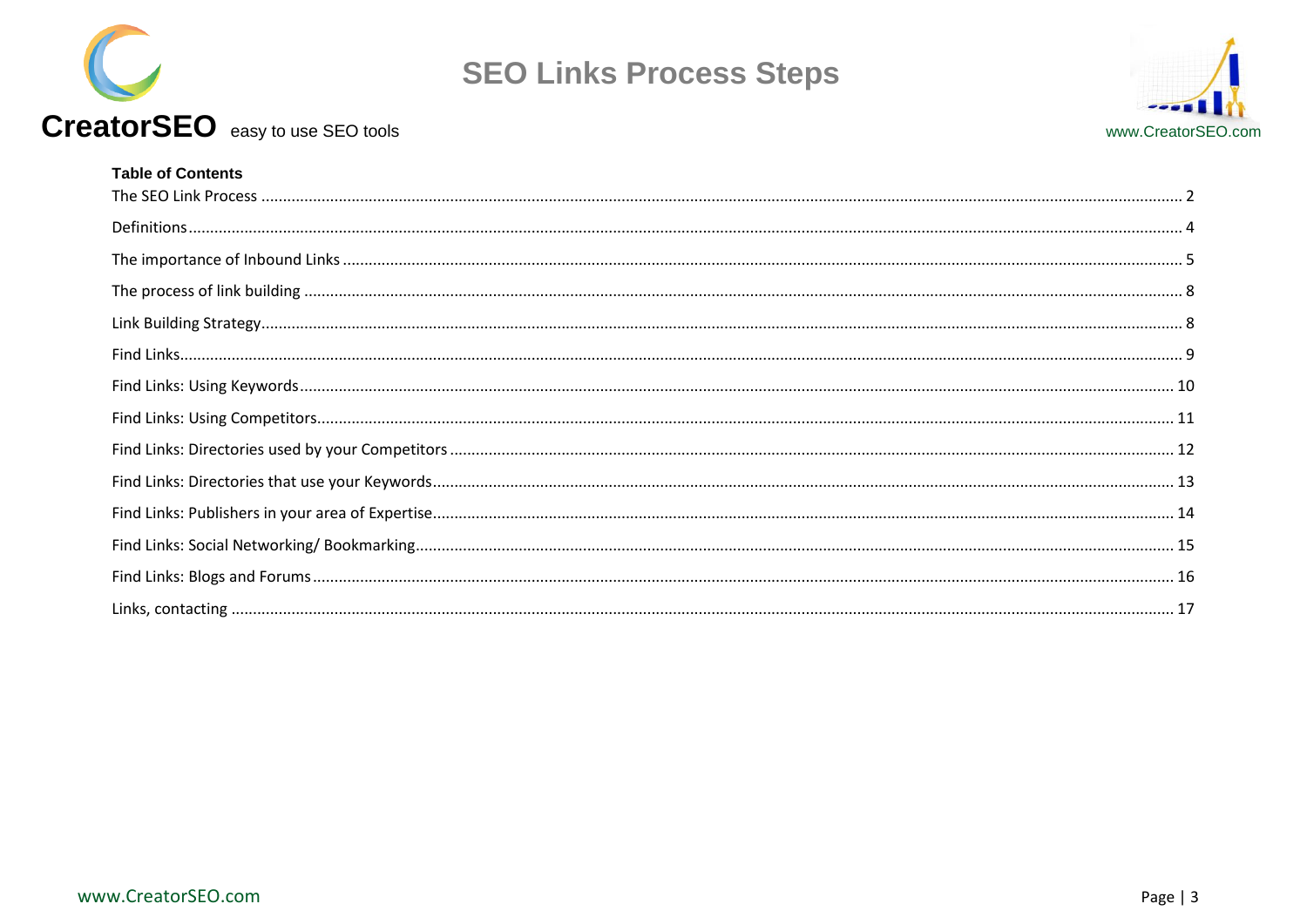



### <span id="page-3-0"></span>**Definitions**

| <b>Backlink</b>        | Very important for internet marketing / search engine optimization (SEO). Also known as a back link, backward link, or inbound link.<br>Backlinks are all of the links from other sites that direct users to your site. Backlinks can significantly improve your site's search<br>rankings, particularly when they contain anchor text keywords relevant to your site. |
|------------------------|------------------------------------------------------------------------------------------------------------------------------------------------------------------------------------------------------------------------------------------------------------------------------------------------------------------------------------------------------------------------|
| Link                   | Very important for internet marketing / search engine optimization (SEO). Also known as a HTML link. A hyperlink is an image or<br>portion of text that when clicked transfers you to another location either within/outside of the site.                                                                                                                              |
| <b>Inbound Link</b>    | Key for internet marketing / search engine optimization (SEO). Also known as backlink, backward link or backlinks. Inbound links are<br>all of the links on other websites that direct traffic to your site. Inbound links can improve your site's search rankings, particularly if<br>they contain anchor text keywords relevant to your site.                        |
| <b>Landing Page</b>    | Very important for internet marketing / search engine optimization (SEO). The landing page is the page that a visitor "lands" on after<br>selecting a search engine listing, link, banner ad and so on. The landing page may or not be the site's homepage. Well designed<br>landing pages will improve conversion rates.                                              |
| <b>Link Baiting</b>    | Link baiting is the use of content that entices visitors to link to your page from another website.                                                                                                                                                                                                                                                                    |
| <b>Link Building</b>   | Very important for internet marketing / search engine optimization (SEO). This is the process of building high quality linkage data. The<br>aim is to get the search engines to trust that your website is authoritative, relevant, and trustworthy.                                                                                                                   |
| <b>Link Exchange</b>   | Important for internet marketing/search engine optimization (SEO). A link exchange is the reciprocal link exchange between two sites.                                                                                                                                                                                                                                  |
| <b>Link Farm</b>       | A link farm is a webpage or group of webpages that exist solely to increase the number of backlinks to a site. A link farms is also<br>considered a form of Spam and sites that rely on them are penalized by search engines, i.e. this can negatively affect your SEO.                                                                                                |
| <b>Link Popularity</b> | Link popularity is the measure of how popular a webpage is. The quantity and quality of the backlinks are taken into account by the<br>search engines. Most search engines use link popularity as a factor in their algorithms.                                                                                                                                        |
| <b>Link Spamming</b>   | Negatively effects your search engine optimization (SEO). Having irrelevant links to and from your site.                                                                                                                                                                                                                                                               |
| <b>Link Text</b>       | Very important for internet marketing / search engine optimization (SEO). Some people use the term 'click here' or have an image<br>without Alt text. It is important for SEO to ensure that you have appropriate text for link including images with links (Alt text).                                                                                                |
| Page Rank              | Internet marketing / search engine optimization (SEO) metric. Page Rank is an analysis algorithm developed by Google that rates a<br>page based on its importance and content.                                                                                                                                                                                         |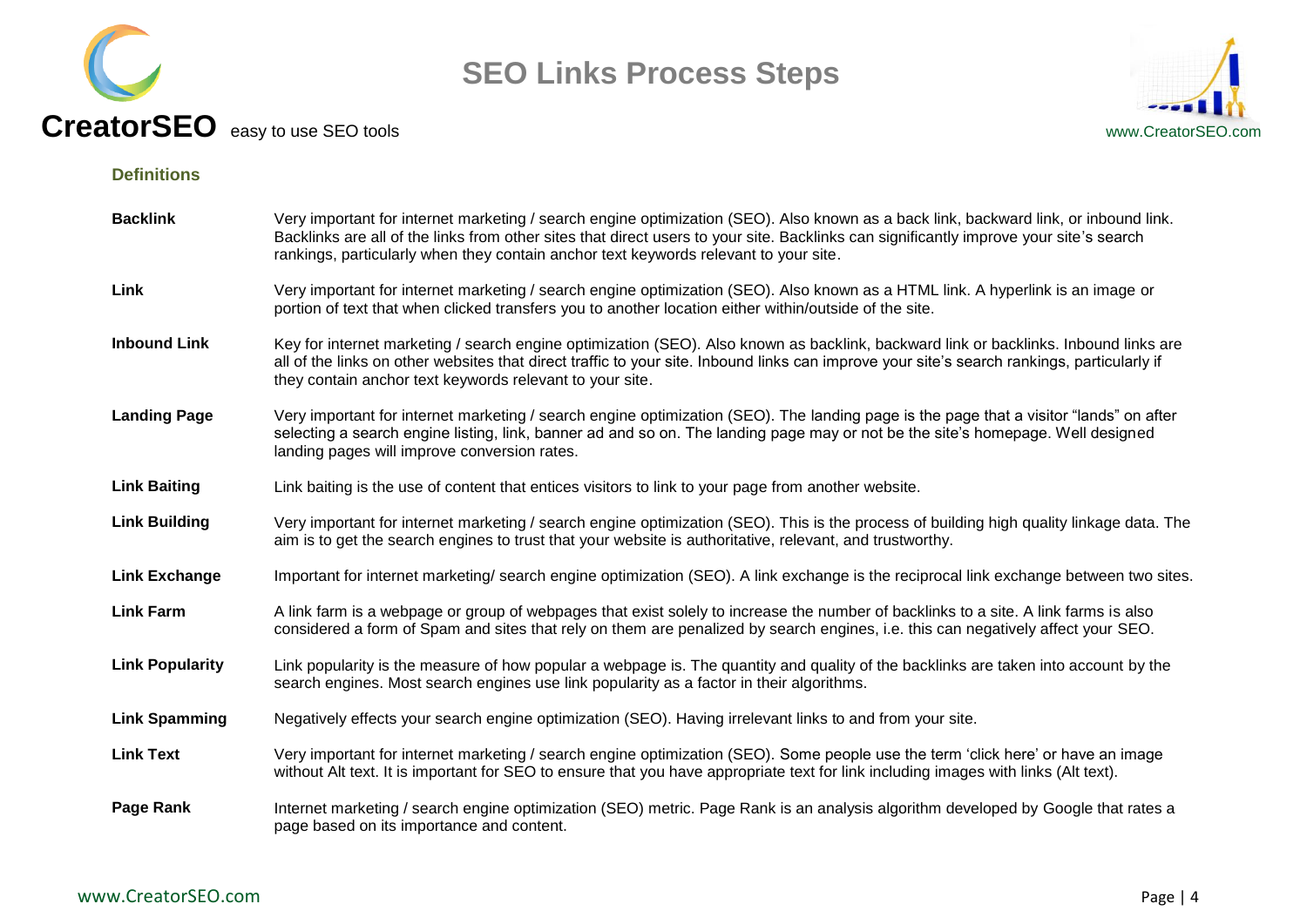



### <span id="page-4-0"></span>**The importance of Inbound Links**

Building inbound links to your site is a critical part of SEO. These links not only drive traffic to your site but are also seen by the search engines as a key criteria in identifying authority sites. Link building is about getting other websites to point to your site. These links are called backlinks or inbound links to your site.

Link building helps:

- 1. Your website get indexed well by the search engines
- 2. Drive traffic to your site (potential customers) and
- 3. Increases your page rank and therefore your SEO (rankings on the search engines)

### **What are links?**

Links connect the web together. Links helps visitors navigate from page to page or from one site to another. Links can come from many sources: directories, suppliers, interested parties in your content and so on.

### **Why do people link websites?**

Sites link to other websites usually when they feel that information on the other site might be valuable to their customers. If many sites are linking to a particular site/page, it's a strong indication of good content and/or a good authority (an SEO goal). The search engines view links as "votes of confidence". In recent years, the importance of backlinks has continued to grow. The search engines put a great deal of emphasis on inbound links when making ranking decisions. If there are two pages with identical or equally relevant content, headers, Meta, and so on; the page with the better backlinks will rank higher.

### **How do Search Engines recognize links?**

In theory, each link to a web page is seen as a vote for that web page. A lot of webmasters spend time getting as many links as possible and forget that votes do not have equal weighting. Obviously the number of links that you have has a big impact on your SEO. When evaluating your site links, the search engines take into account:

- 1. Are they relevant? and
- 2. Are they an authority?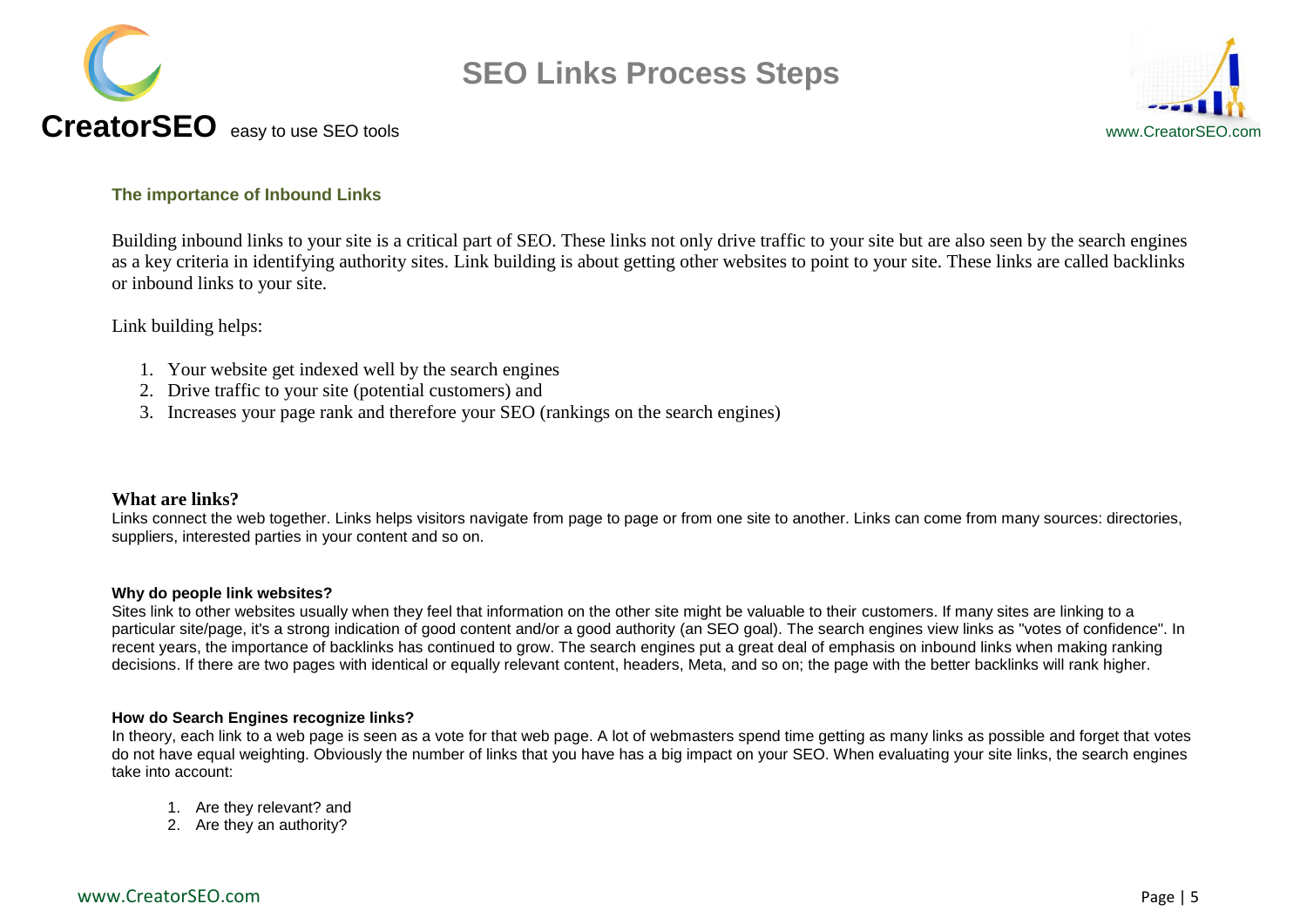



#### **Relevance**

A link coming from a site that is on the same or very similar topic is worth more than a link coming from a site with unrelated content. Remember the link text to your site is very important (try to discourage people from using "click here"), it should describe the link!

### **Authority**

Search engines attempt to measure if a website is a 'trusted site'. If a site is highly trusted, its vote will count for more than if it is not as trusted. The more authority links that a site has the more it is trusted.

Link acquisition remains a key part of SEO and will continue to play a significant role in search engine rankings for the foreseeable future.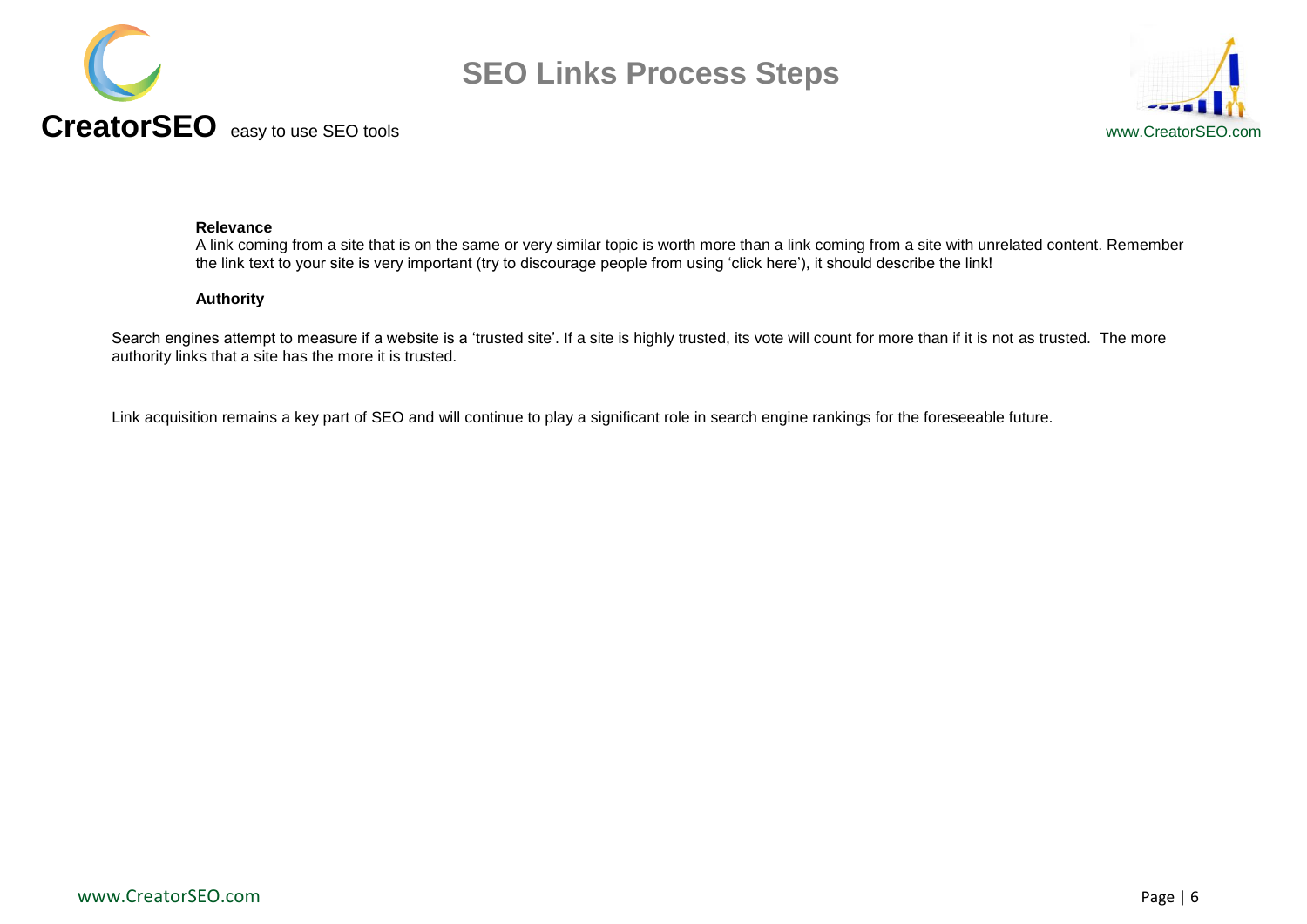



There are many places/ways to get other sites to link to your website:

| Ask for a Link                                          | Start by asking your suppliers, customers and so on for a link to your site. You may know or come across sites that<br>would be good to link to your site: ask for a link!                                                                                                                                                                          |
|---------------------------------------------------------|-----------------------------------------------------------------------------------------------------------------------------------------------------------------------------------------------------------------------------------------------------------------------------------------------------------------------------------------------------|
| <b>Article Marketing, Give away content</b><br>or tools | Write articles for the web (on-line magazines, customer sites and so on). You write the article with content that is<br>related to your site and make sure to give your link (you web address/landing page) in the article or field provided.<br>If people read your article and like the content, this should drive traffic to your site.          |
|                                                         | You can also make content or tools available for other sites to use as long as they give you a Backlink and<br>reference your site.                                                                                                                                                                                                                 |
| <b>Blogs and Forums</b>                                 | You can create blogs (many are free) with content related to your site. You must ensure that you put your website<br>address (link) in to the blog which results in a Backlink to your site. You can also comment on other peoples blogs<br>and again make sure that you get your website link in each comment/blog that you post.                  |
|                                                         | In forums you post your own thread or reply to somebody else's thread. You again make sure that you include your<br>web address.                                                                                                                                                                                                                    |
| <b>Purchasing Links</b>                                 | There are many organisations that will allow you to purchase links to certain sites. These sites are usually<br>directories and are usually not relevant in terms of content: they usually have a low page rank. It must also be<br>noted that Search Engines frown upon sites that purchase links and this can have a negative impact on your SEO. |
| <b>Social Networking/Bookmarking</b>                    | Social networking sites such as Facebook, LinkedIn and so on, usually have a facility to add you web address.                                                                                                                                                                                                                                       |
|                                                         | Social bookmarking is a facility for Internet users to store, organize and manage bookmarks of web pages they<br>use/like, these include www.digg.com, www.delicious.com, www.stumbleupon.com, www.squidoo.com,<br>www.diigo.com and so on. These sites all help in creating backlinks to your site.                                                |
| <b>Website Directories</b>                              | These are directories for the world-wide web. A web directory also called a link directory that specializes in the<br>categorization of other sites. You can submit your site for a Backlink from these directories. Many are free, most of<br>the directories with higher page rank charge for the service.                                        |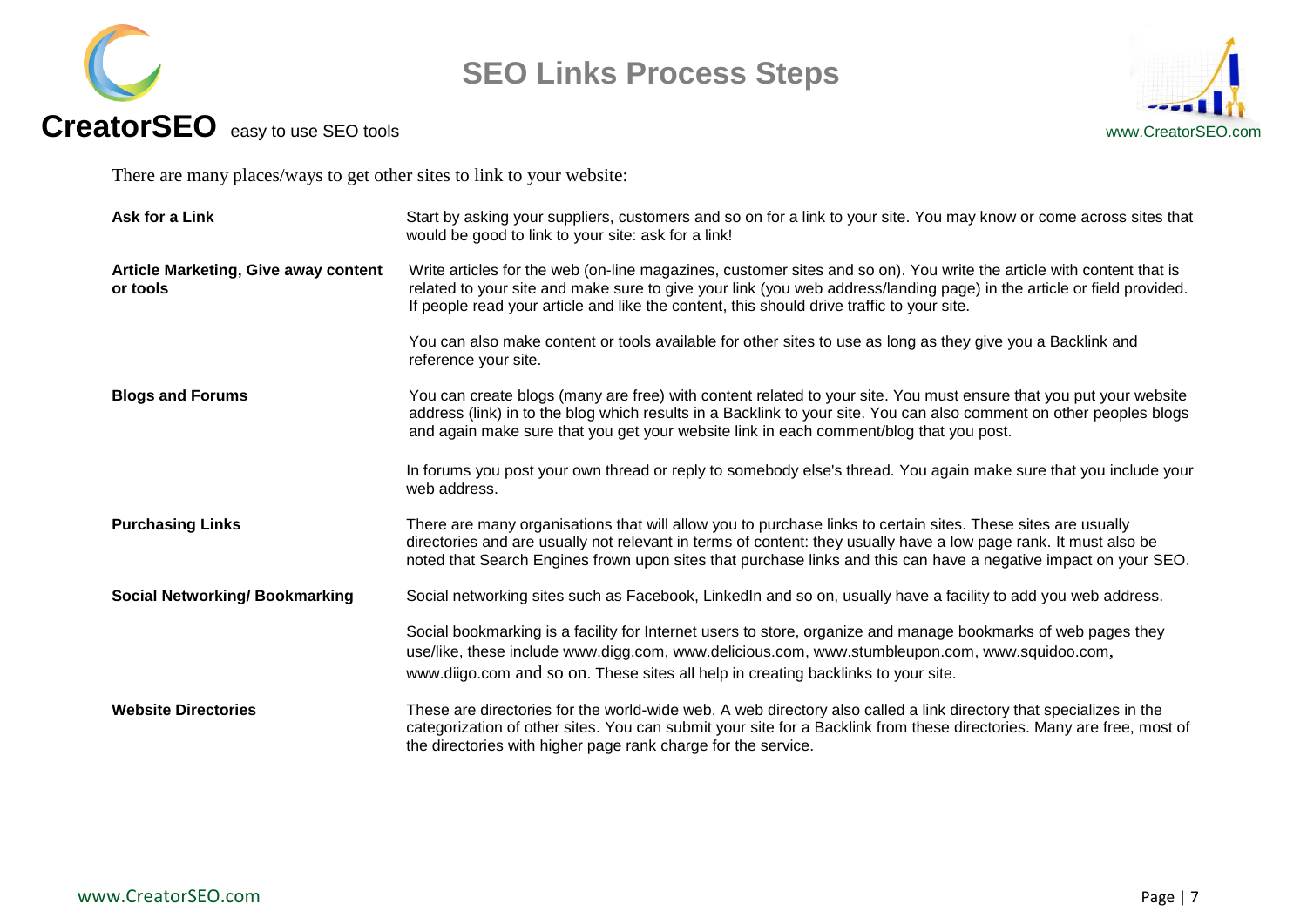



## **CreatorSEO** easy to use SEO toolswww.CreatorSEO.com

### <span id="page-7-0"></span>**The process of link building**

Getting other sites to link to your site is critical for your SEO. Sounds simple, so what do you need to do? Follow this process for a guide to getting the right links to your site and beat your competition.

Remember getting high rankings on the search engines is all about knowing what your competitors are doing and then for you to do better!

<span id="page-7-1"></span>

|                                         | <b>Process step</b>                                                                                                      | <b>Explanation</b>                                                                                                                                                                                                                                                                                                                                                                                                                                      |
|-----------------------------------------|--------------------------------------------------------------------------------------------------------------------------|---------------------------------------------------------------------------------------------------------------------------------------------------------------------------------------------------------------------------------------------------------------------------------------------------------------------------------------------------------------------------------------------------------------------------------------------------------|
| <b>Link Building</b><br><b>Strategy</b> | <b>LINK BUILDING STRATEGY</b><br>Define your link building strategy<br><b>Creator SEO Tool</b><br><b>Link Popularity</b> | When you define your link building campaign you need to focus on getting links from:<br>L1<br>1. Authoritative sites<br>2. Non home pages (deep links)<br>3. Sites in the same geographical area (helps local rankings)<br>4. As many different sites as possible<br>Each of these components will be discussed in more detail.<br>For the major search engines, you can see which sites link to yours using the Creator SEO Tool<br>'Link Popularity'. |
|                                         |                                                                                                                          |                                                                                                                                                                                                                                                                                                                                                                                                                                                         |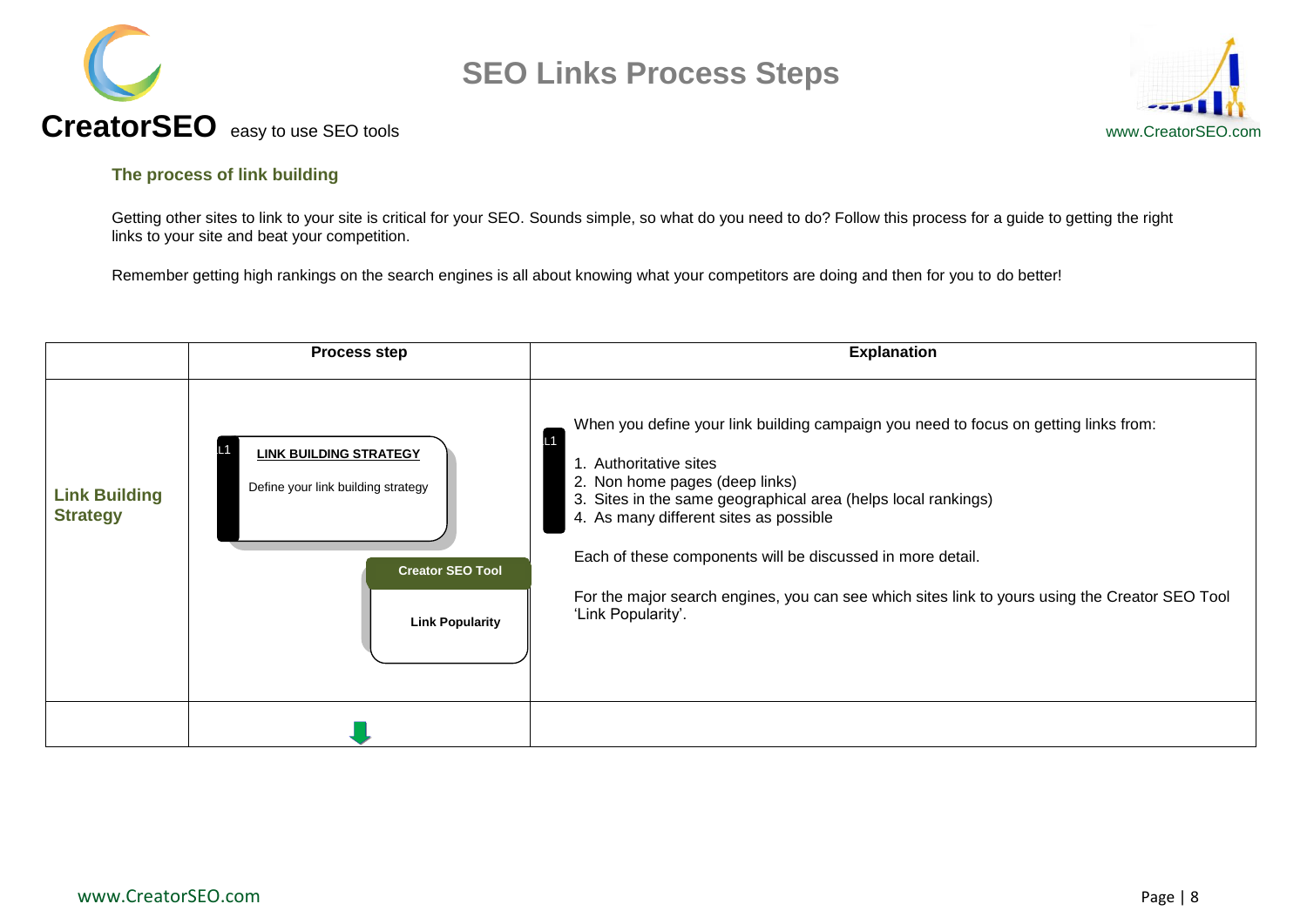



<span id="page-8-0"></span>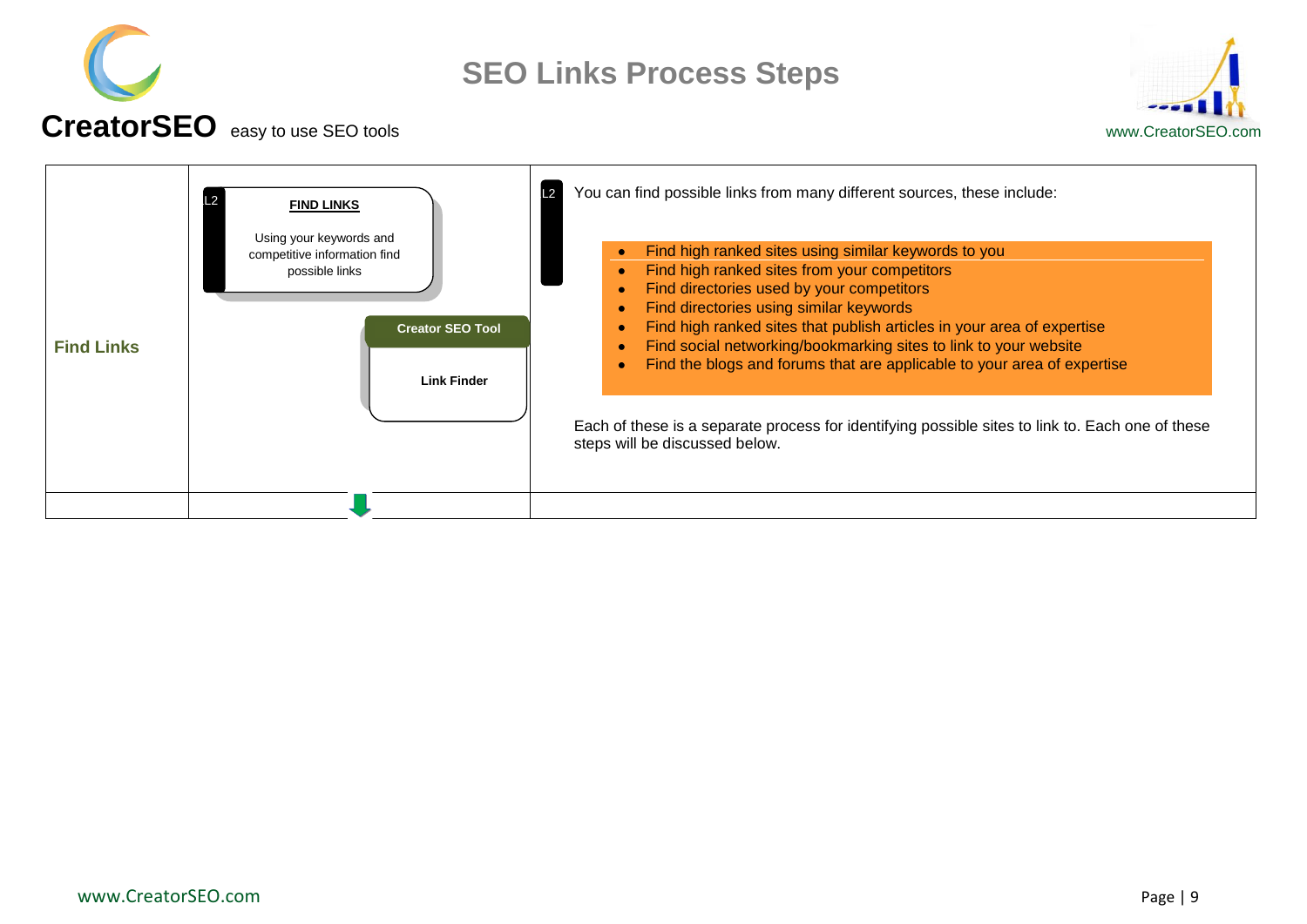



#### <span id="page-9-0"></span>**Find Links: Using Keywords** You can find possible links from your keywords. Choose the keywords/phrases that you want to search on and the applicable search engines. You want to get the top ranked sites for the applicable search engines that use the keyword/phrase specified. Make sure that you use key phrases that are quite broad. If you make the key phrase too focused you will minimise the number of possible link opportunities. For example use the phrase "Car Insurance" rather than a too focused phrase such as "Car Insurance New York USA". The broader the phrase the more possible link opportunities. Once you have these websites you can sort these by Page Rank and Alexa Rank. URL/ Web page address Search Search | Link Type | Relevant<br>
Engine | Link Type | Keywords Keywords Page<br>Rank Rank Alexa Rank Keyword/phrases 1 www.seo.com Coogle Ask Link Car Insurance 1 15,000 www. seo tools . co.uk Google Ask Link  $\boxed{\text{Car Insurance } 2}$  4,900 www.seo.com Bing Ask Link Car Insurance 2 29,000 Keyword/phrases 2 www.seo.com Google Ask Link Motor  $\frac{100}{10}$   $\frac{100}{10}$   $\frac{4}{10}$   $\frac{43}{200}$ www. seo tools . com Yahoo Ask Link Motor Insurance 3 28,150 Keyword/phrases 3 www.seo.ie | Google | Ask Link | Insurance | 4 | 46,320 www. seo tools . com | Bing | Ask Link | Insurance | 1 | 1,500 You can get the contact information for each of these sites from the whois database servers. You can contact these sites through e-mail, phone etc. For key sites that you would like a link from, it is worthwhile contacting the link manager (face-to-face is ideal) and convincing him/her that your site is worth linking to. An e-mail link request sample is detailed later in the process. **FIND LINKS USING KEYWORDS** Use your keywords to find possible links  $|L_3|$  $L3$ **Link Finder Creator SEO Tool**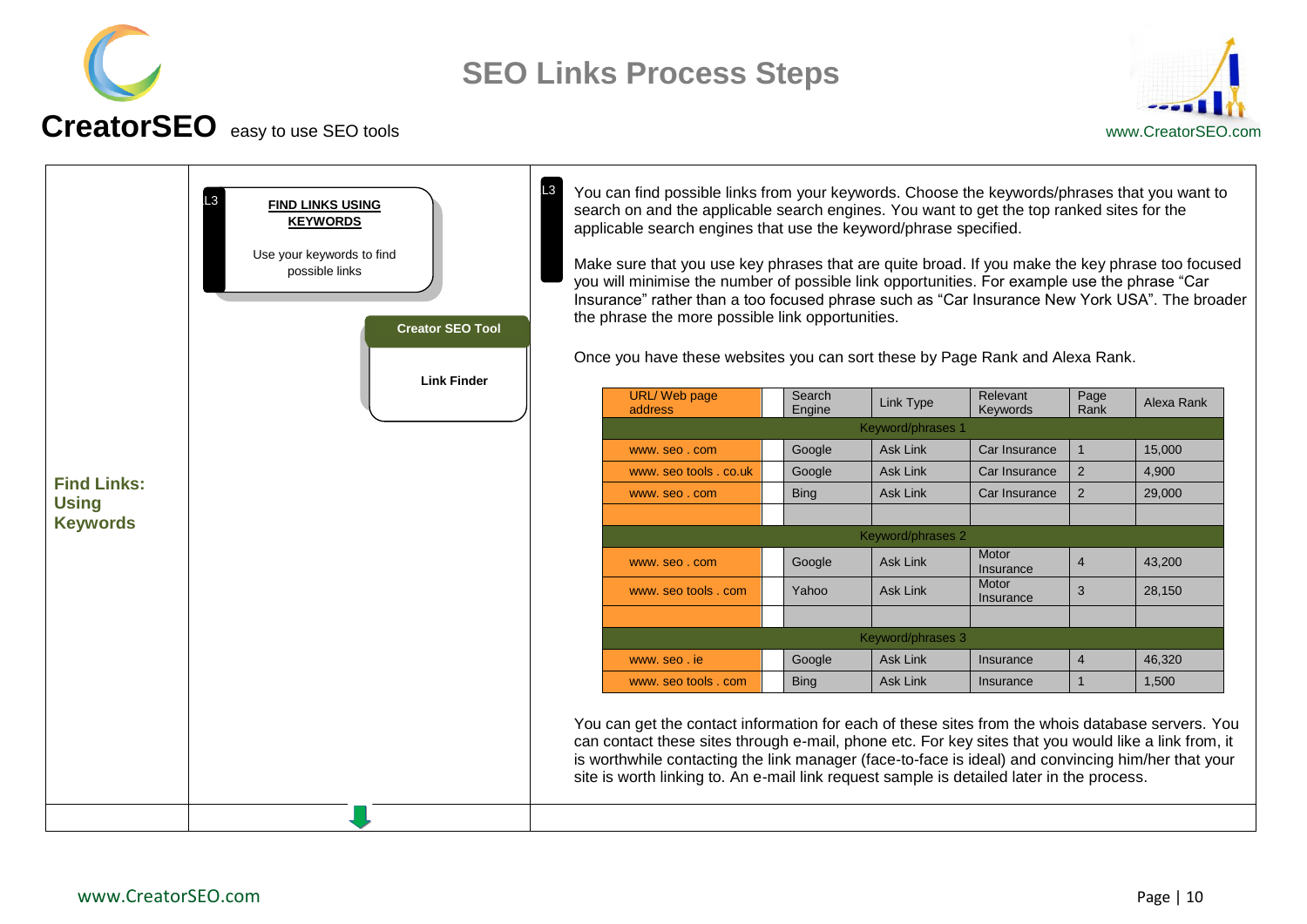



<span id="page-10-0"></span>

| <b>FIND LINKS USING</b><br><b>COMPETITORS</b><br>Use your competitor sites to<br>find possible links |                         |                                                                                                                                                                                                                                                                                                                                                                                                             | You can find possible links from your competitor's sites. Choose the competitors that you want to<br>search on and the applicable search engines. You want to get the top ranked sites for the<br>applicable search engines that these competitors use.<br>Your aim is to get the sites that link to your competitors to also link to your site.<br>Once you have these websites you can sort these by Page Rank and Alexa Rank. |                     |                     |                      |                |            |
|------------------------------------------------------------------------------------------------------|-------------------------|-------------------------------------------------------------------------------------------------------------------------------------------------------------------------------------------------------------------------------------------------------------------------------------------------------------------------------------------------------------------------------------------------------------|----------------------------------------------------------------------------------------------------------------------------------------------------------------------------------------------------------------------------------------------------------------------------------------------------------------------------------------------------------------------------------------------------------------------------------|---------------------|---------------------|----------------------|----------------|------------|
|                                                                                                      | <b>Creator SEO Tool</b> |                                                                                                                                                                                                                                                                                                                                                                                                             | <b>URL/Web page</b><br>address                                                                                                                                                                                                                                                                                                                                                                                                   | Search<br>Engine    | Link Type           | Relevant<br>Keywords | Page<br>Rank   | Alexa Rank |
| <b>Competitor Links</b>                                                                              |                         |                                                                                                                                                                                                                                                                                                                                                                                                             |                                                                                                                                                                                                                                                                                                                                                                                                                                  | <b>Competitor 1</b> |                     |                      |                |            |
|                                                                                                      |                         |                                                                                                                                                                                                                                                                                                                                                                                                             | www.seo.com                                                                                                                                                                                                                                                                                                                                                                                                                      | Google              | <b>Ask Link</b>     | Car Insurance        | $\overline{1}$ | 15,000     |
|                                                                                                      |                         |                                                                                                                                                                                                                                                                                                                                                                                                             | www.seo tools.com                                                                                                                                                                                                                                                                                                                                                                                                                | Yahoo               | <b>Ask Link</b>     | Motor<br>Insurance   | 3              | 28,150     |
|                                                                                                      |                         |                                                                                                                                                                                                                                                                                                                                                                                                             | www.seo.com                                                                                                                                                                                                                                                                                                                                                                                                                      | <b>Bing</b>         | <b>Ask Link</b>     | Car Insurance        | 2              | 29,000     |
| <b>Find Links:</b><br><b>Using</b>                                                                   |                         |                                                                                                                                                                                                                                                                                                                                                                                                             |                                                                                                                                                                                                                                                                                                                                                                                                                                  |                     |                     |                      |                |            |
|                                                                                                      |                         |                                                                                                                                                                                                                                                                                                                                                                                                             |                                                                                                                                                                                                                                                                                                                                                                                                                                  |                     | <b>Competitor 2</b> |                      |                |            |
| <b>Competitors</b>                                                                                   |                         |                                                                                                                                                                                                                                                                                                                                                                                                             | www.seo.com                                                                                                                                                                                                                                                                                                                                                                                                                      | Google              | Ask Link            | Motor<br>Insurance   | $\overline{4}$ | 43,200     |
|                                                                                                      |                         |                                                                                                                                                                                                                                                                                                                                                                                                             | www.seo tools.uk                                                                                                                                                                                                                                                                                                                                                                                                                 | Google              | <b>Ask Link</b>     | Car Insurance        | $\overline{2}$ | 4,900      |
|                                                                                                      |                         |                                                                                                                                                                                                                                                                                                                                                                                                             |                                                                                                                                                                                                                                                                                                                                                                                                                                  |                     | Competitor 3        |                      |                |            |
|                                                                                                      |                         |                                                                                                                                                                                                                                                                                                                                                                                                             | www.seo.ie                                                                                                                                                                                                                                                                                                                                                                                                                       | Google              | <b>Ask Link</b>     | Insurance            | $\overline{4}$ | 46,320     |
|                                                                                                      |                         |                                                                                                                                                                                                                                                                                                                                                                                                             | www.seo.com                                                                                                                                                                                                                                                                                                                                                                                                                      | <b>Bing</b>         | <b>Ask Link</b>     | Insurance            | $\mathbf{1}$   | 1,500      |
|                                                                                                      |                         | You can get the contact information for each of these sites from the whois database servers.<br>You can contact these sites through e-mail, phone etc. For key sites that you would like a link<br>from, it is worthwhile contacting the link manager (face-to-face is ideal) and convincing him/her<br>that your site is worth linking to. An e-mail link request sample is detailed later in the process. |                                                                                                                                                                                                                                                                                                                                                                                                                                  |                     |                     |                      |                |            |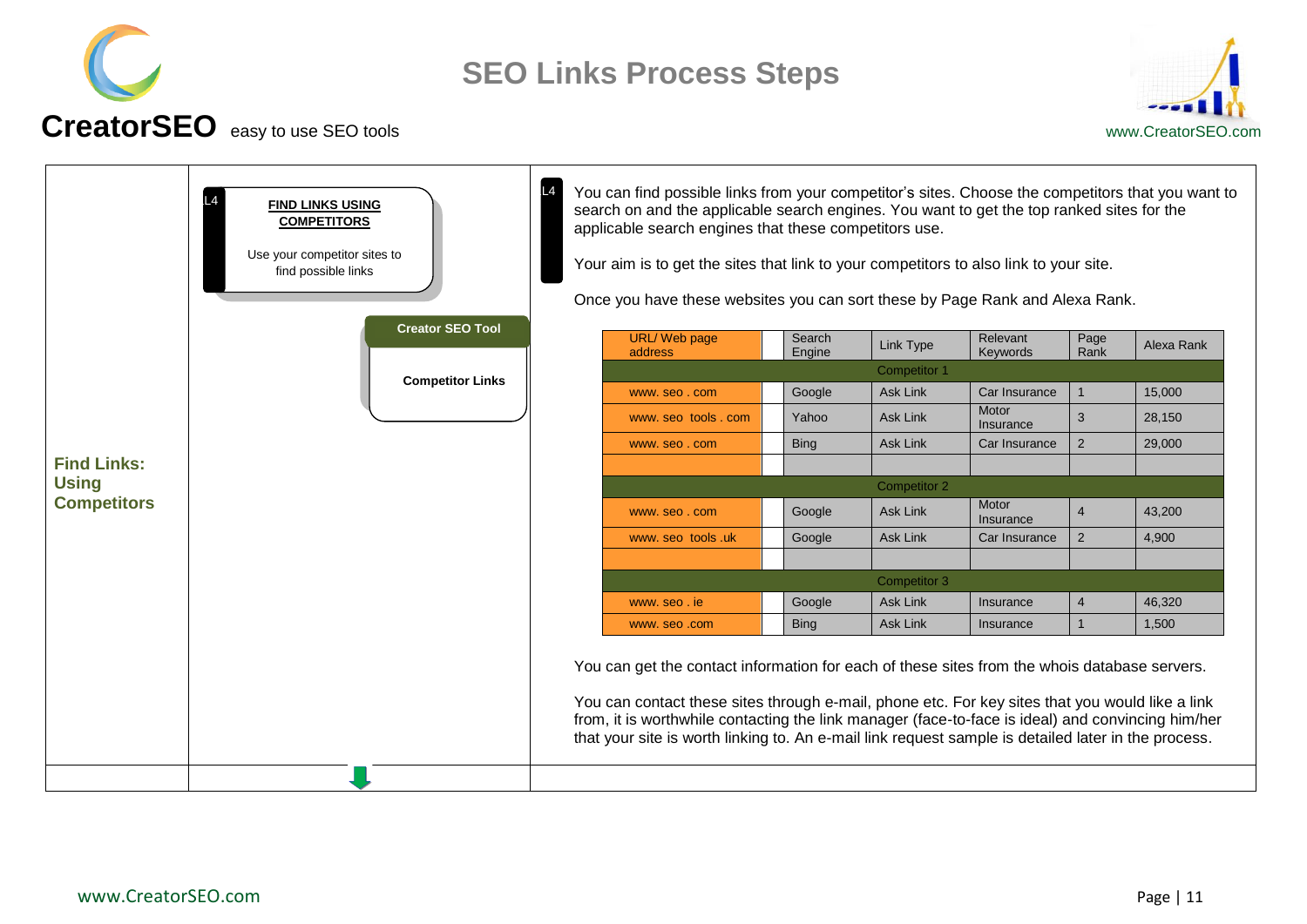



<span id="page-11-0"></span>

| L <sub>5</sub><br><b>FIND LINKS THROUGH</b><br>DIRECTORIES: COMPETITORS<br>Find directories used by your<br>competitors and get possible links<br><b>Creator SEO Tool</b> |  | L5                             | You can find possible links from directories that your competitors use. Directories can be local to a<br>particular area and can be a way to interface with the local market(s). Choose the competitors that<br>you want to search on and the applicable search engines. You want to get the top ranked sites for<br>the applicable directories that these competitors use.<br>Your aim is to get the directories that link to your competitors to also link to your site.<br>Once you have these websites you can sort these by Page Rank and Alexa Rank.                                                 |             |                      |                    |                |        |
|---------------------------------------------------------------------------------------------------------------------------------------------------------------------------|--|--------------------------------|------------------------------------------------------------------------------------------------------------------------------------------------------------------------------------------------------------------------------------------------------------------------------------------------------------------------------------------------------------------------------------------------------------------------------------------------------------------------------------------------------------------------------------------------------------------------------------------------------------|-------------|----------------------|--------------------|----------------|--------|
| <b>Competitor Links</b>                                                                                                                                                   |  | <b>URL/Web page</b><br>address | Search<br>Engine                                                                                                                                                                                                                                                                                                                                                                                                                                                                                                                                                                                           | Link Type   | Relevant<br>Keywords | Page<br>Rank       | Alexa Rank     |        |
|                                                                                                                                                                           |  |                                |                                                                                                                                                                                                                                                                                                                                                                                                                                                                                                                                                                                                            | Directory 1 |                      |                    |                |        |
|                                                                                                                                                                           |  |                                | www.seo.com                                                                                                                                                                                                                                                                                                                                                                                                                                                                                                                                                                                                | Google      | Directory            | Car Insurance      | 1              | 15,000 |
|                                                                                                                                                                           |  |                                | www. seo tools . dl                                                                                                                                                                                                                                                                                                                                                                                                                                                                                                                                                                                        | Yahoo       | Directory            | Car Insurance      | 3              | 28,150 |
|                                                                                                                                                                           |  |                                | www.seo.au                                                                                                                                                                                                                                                                                                                                                                                                                                                                                                                                                                                                 | <b>Bing</b> | Directory            | Car Insurance      | $\overline{2}$ | 29,000 |
| <b>Find Links:</b>                                                                                                                                                        |  |                                | www. seo tools, fl                                                                                                                                                                                                                                                                                                                                                                                                                                                                                                                                                                                         | <b>Bing</b> | Directory            | Insurance          | $\mathbf{1}$   | 1,500  |
| <b>Directories</b><br>used by your                                                                                                                                        |  |                                | www.seo.nw                                                                                                                                                                                                                                                                                                                                                                                                                                                                                                                                                                                                 | Google      | <b>Directory</b>     | Motor<br>Insurance | $\overline{4}$ | 46.320 |
| <b>Competitors</b>                                                                                                                                                        |  |                                |                                                                                                                                                                                                                                                                                                                                                                                                                                                                                                                                                                                                            |             | Directory 2          |                    |                |        |
|                                                                                                                                                                           |  |                                | www. seo tools, ab                                                                                                                                                                                                                                                                                                                                                                                                                                                                                                                                                                                         | Google      | Directory            | Motor<br>Insurance | $\overline{4}$ | 43,200 |
|                                                                                                                                                                           |  |                                | www. seo tools . se                                                                                                                                                                                                                                                                                                                                                                                                                                                                                                                                                                                        | Google      | Directory            | Car Insurance      | $\overline{2}$ | 4,900  |
|                                                                                                                                                                           |  |                                | You can get the contact information for each of these sites from the whois database servers.<br>Directories can provide a rapid way to get new links to your site. A lot of directory sites charge for<br>their services, it is believed that the search engines take account of how reputable the directory is<br>when awarding PR points. Make sure the directory you want a link from has a submission policy<br>that states that you are paying for an editor to review your listing and not just to get the listing<br>(Yahoo). Also a good directory site enforces its policies and this is evident. |             |                      |                    |                |        |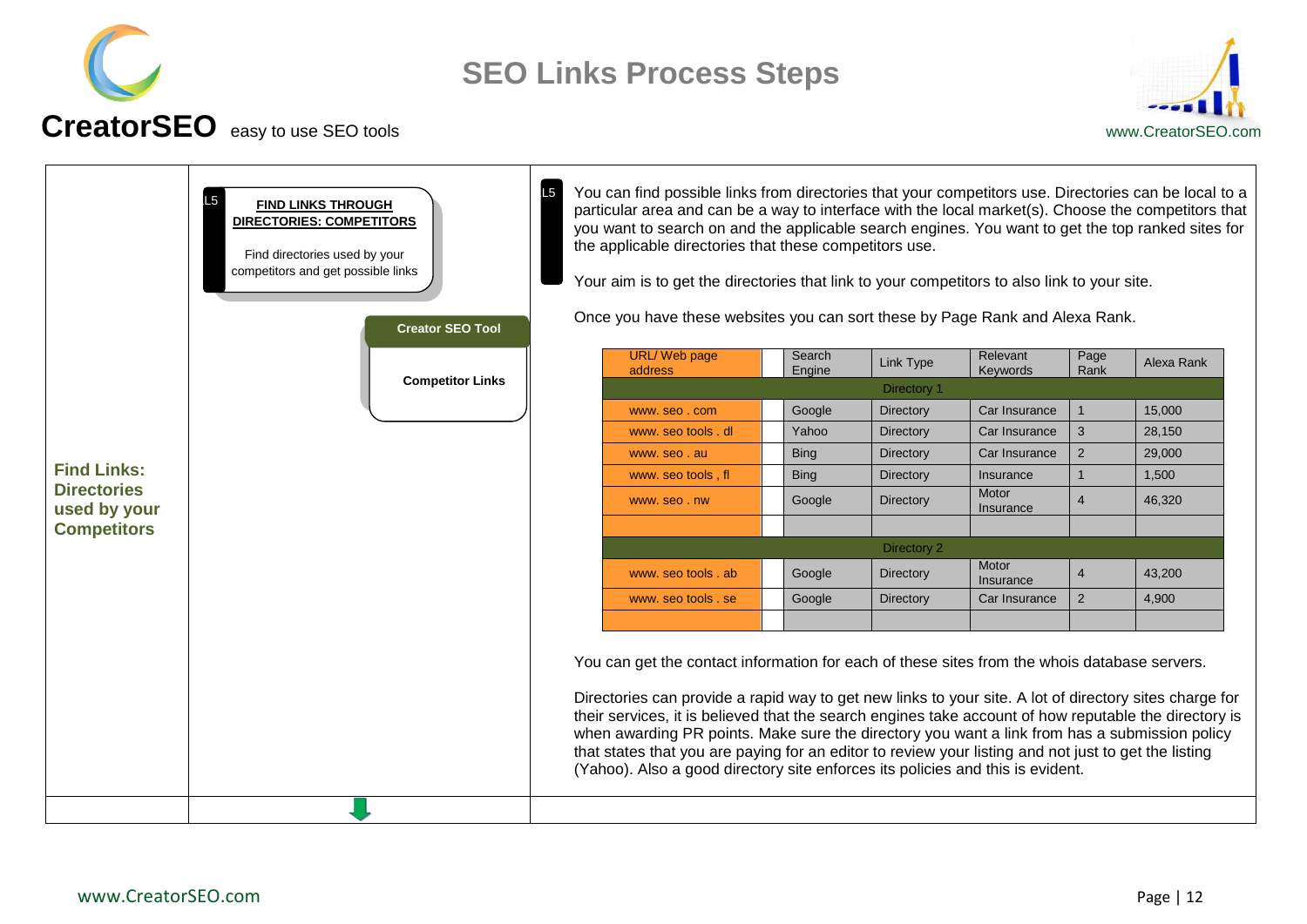



<span id="page-12-0"></span>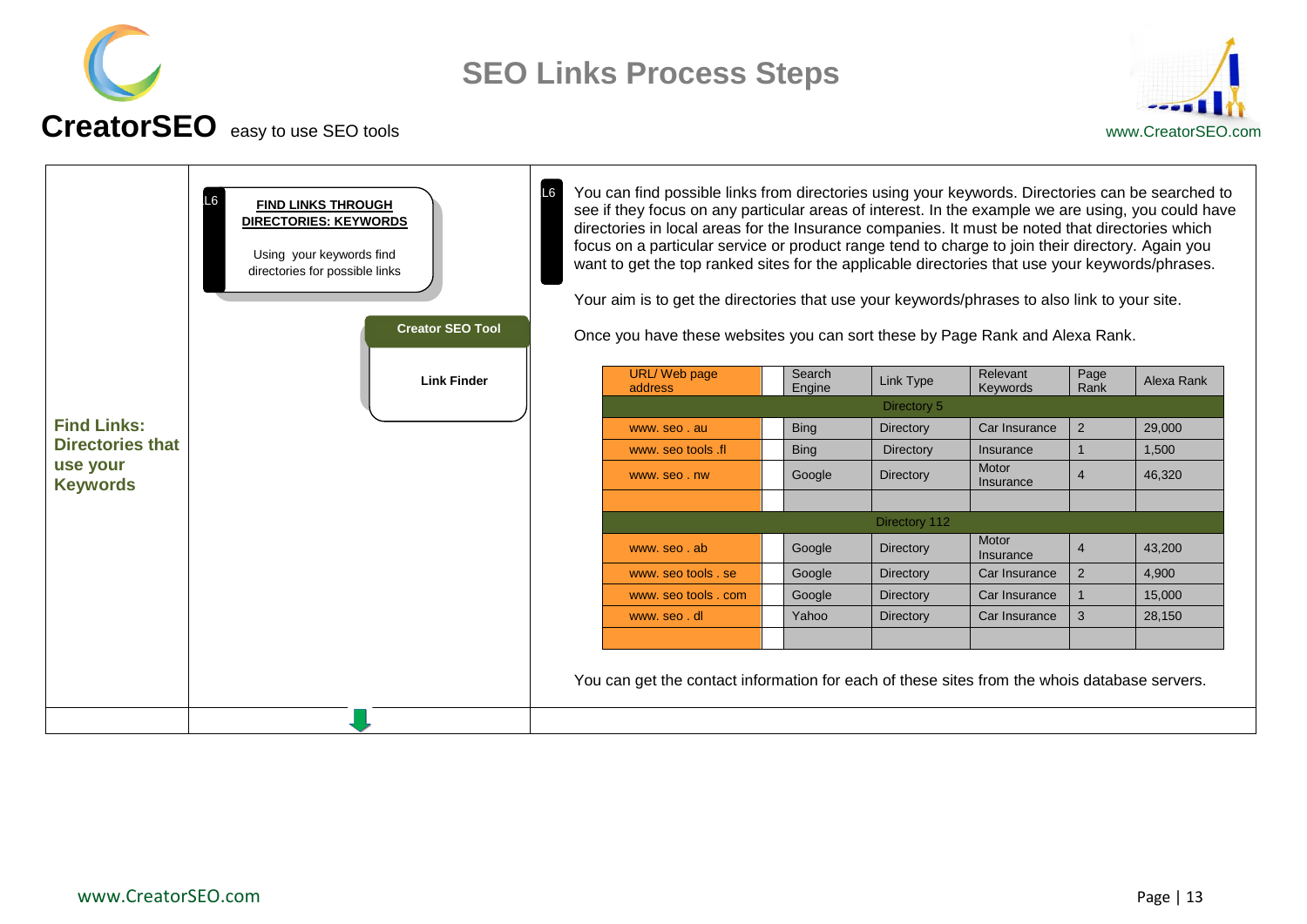



<span id="page-13-0"></span>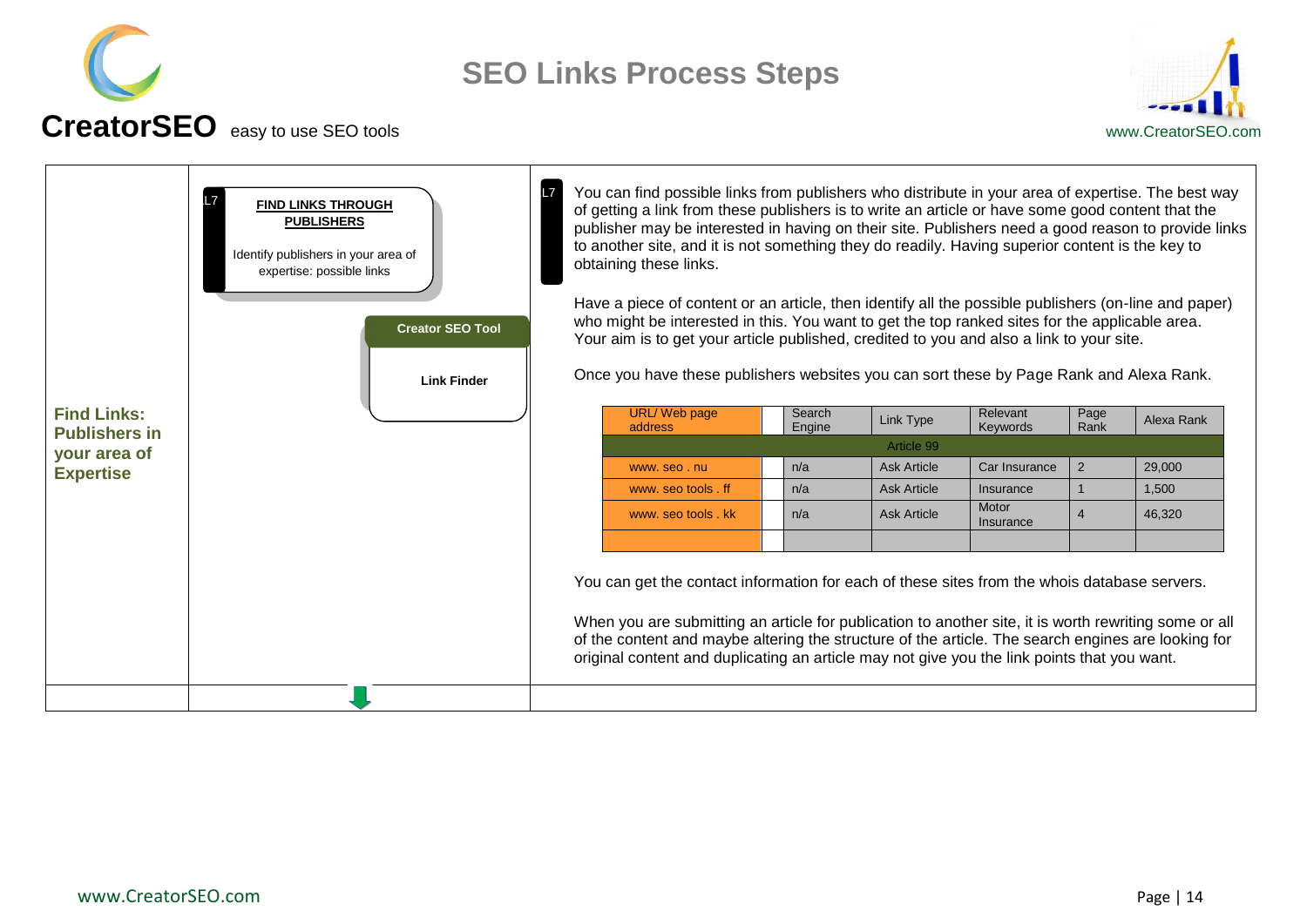



<span id="page-14-0"></span>

|                                   | FIND LINKS: SOCIAL NETWORKS<br><b>AND BOOKMARKING</b><br>Identify the social networks and<br>bookmarking sites that could link<br>to you site<br><b>Creator SEO Tool</b><br><b>Link Finder</b> | website. | You can get links from social network sites and bookmarking sites. The only way of getting a link<br>from these sites is to join them. On joining most of these sites there is usually an area to add your<br>Also on some of these sites (e.g. Facebook, LinkedIn), you might find that there are forums or<br>blogs on your area of expertise. Adding content to these forums or blogs can help with these links;<br>not all sites will automatically give you a link. You want to get the top ranked sites that could give<br>you backlinks.<br>Once you have these sites you can sort these by Page Rank and Alexa Rank. |                  |                          |                      |                |            |
|-----------------------------------|------------------------------------------------------------------------------------------------------------------------------------------------------------------------------------------------|----------|------------------------------------------------------------------------------------------------------------------------------------------------------------------------------------------------------------------------------------------------------------------------------------------------------------------------------------------------------------------------------------------------------------------------------------------------------------------------------------------------------------------------------------------------------------------------------------------------------------------------------|------------------|--------------------------|----------------------|----------------|------------|
|                                   |                                                                                                                                                                                                |          | URL/Web page<br>address                                                                                                                                                                                                                                                                                                                                                                                                                                                                                                                                                                                                      | Search<br>Engine | Link Type                | Relevant<br>Keywords | Page<br>Rank   | Alexa Rank |
|                                   |                                                                                                                                                                                                |          |                                                                                                                                                                                                                                                                                                                                                                                                                                                                                                                                                                                                                              |                  | <b>Social Networking</b> |                      |                |            |
| <b>Find Links:</b>                |                                                                                                                                                                                                |          | www.seo.aa                                                                                                                                                                                                                                                                                                                                                                                                                                                                                                                                                                                                                   | n/a              | Social                   | Car Insurance        | $\overline{2}$ | 14,500     |
| <b>Social</b>                     |                                                                                                                                                                                                |          | www. seo tools .bb                                                                                                                                                                                                                                                                                                                                                                                                                                                                                                                                                                                                           | n/a              | Social                   | Insurance            | $\mathbf{1}$   | 1,500      |
| Networking/<br><b>Bookmarking</b> |                                                                                                                                                                                                |          | www.seo.cc                                                                                                                                                                                                                                                                                                                                                                                                                                                                                                                                                                                                                   | n/a              | Social                   | Motor<br>Insurance   | 4              | 46,320     |
|                                   |                                                                                                                                                                                                |          |                                                                                                                                                                                                                                                                                                                                                                                                                                                                                                                                                                                                                              |                  | <b>Bookmarking</b>       |                      |                |            |
|                                   |                                                                                                                                                                                                |          | www.seo.dd                                                                                                                                                                                                                                                                                                                                                                                                                                                                                                                                                                                                                   | n/a              | Social                   | Car Insurance        | $\overline{2}$ | 29,000     |
|                                   |                                                                                                                                                                                                |          | www. seo tools .ee                                                                                                                                                                                                                                                                                                                                                                                                                                                                                                                                                                                                           | n/a              | Social                   | Insurance            | $\mathbf{1}$   | 1,500      |
|                                   |                                                                                                                                                                                                |          | www. seo tools . ff                                                                                                                                                                                                                                                                                                                                                                                                                                                                                                                                                                                                          | n/a              | Social                   | Insurance            | $\overline{4}$ | 16,520     |
|                                   |                                                                                                                                                                                                |          | You can get the contact information for each of these sites from the whois database servers.<br>Social Networking and Bookmarking sites can bring a lot of traffic and links to your site. The key<br>here is to try and get good quality traffic that convert.                                                                                                                                                                                                                                                                                                                                                              |                  |                          |                      |                |            |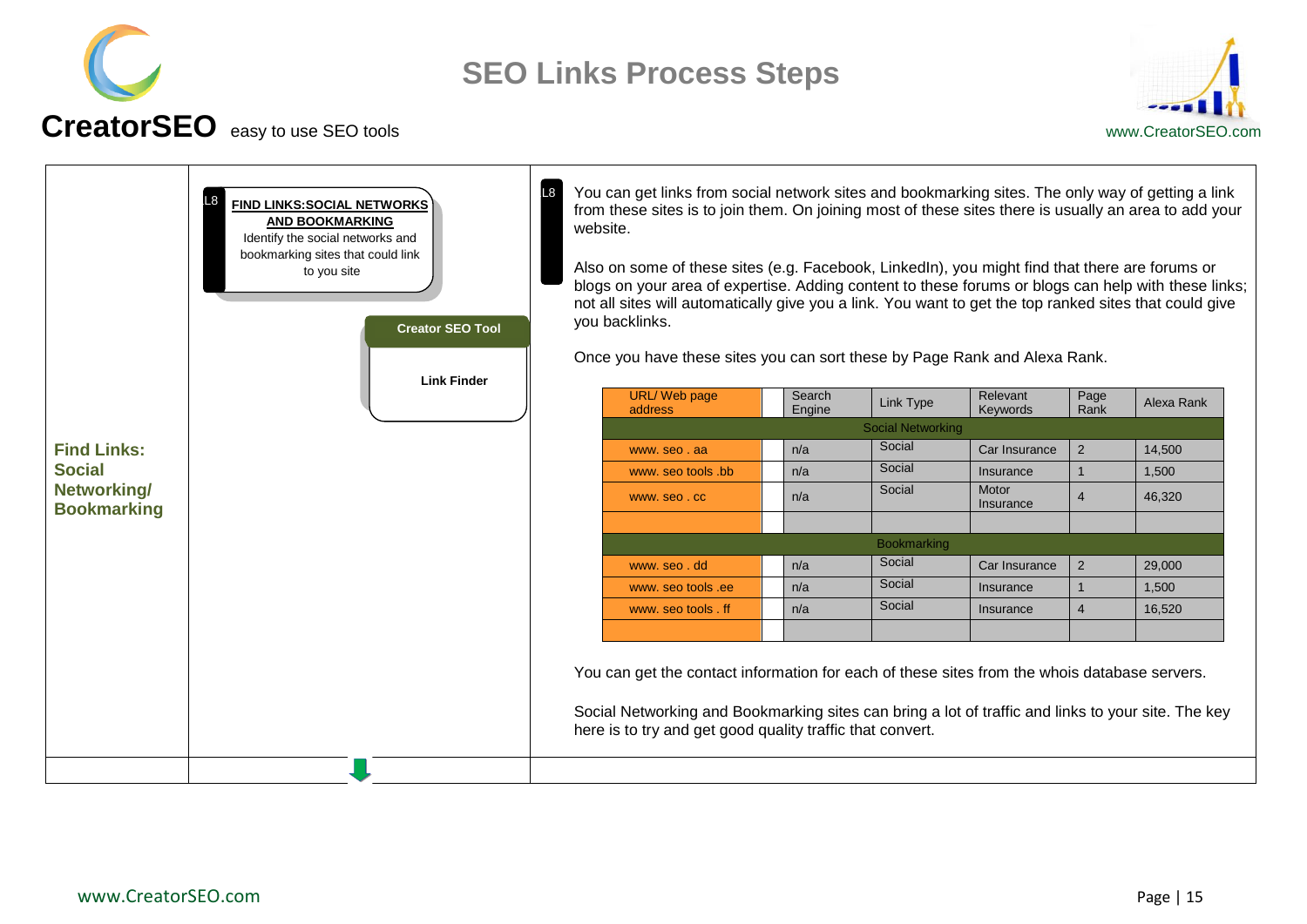



<span id="page-15-0"></span>

|                    | FIND LINKS: BLOGS AND<br><b>FORUMS</b><br>Identify the blogs and forums that<br>include your area of expertise | L9 | You can get links from blogs and forums. You usually have to join a blog or forum before you can<br>either add a new entry or contribute to an existing one. This is a great way of letting people know<br>about your services, gaining credibility and of course backlinks You want to get the top ranked<br>sites that could give you backlinks<br>Once you have these sites you can sort these by Page Rank and Alexa Rank. |                  |              |                      |                |            |
|--------------------|----------------------------------------------------------------------------------------------------------------|----|--------------------------------------------------------------------------------------------------------------------------------------------------------------------------------------------------------------------------------------------------------------------------------------------------------------------------------------------------------------------------------------------------------------------------------|------------------|--------------|----------------------|----------------|------------|
|                    | <b>Creator SEO Tool</b>                                                                                        |    | <b>URL/Web page</b><br>address                                                                                                                                                                                                                                                                                                                                                                                                 | Search<br>Engine | Link Type    | Relevant<br>Keywords | Page<br>Rank   | Alexa Rank |
|                    |                                                                                                                |    |                                                                                                                                                                                                                                                                                                                                                                                                                                |                  | <b>Blog</b>  |                      |                |            |
|                    | <b>Link Finder</b>                                                                                             |    | www.seo.ji                                                                                                                                                                                                                                                                                                                                                                                                                     | n/a              | Blogs/Forums | Car Insurance        | $\overline{2}$ | 18,500     |
| <b>Find Links:</b> |                                                                                                                |    | www. seo tools .ii                                                                                                                                                                                                                                                                                                                                                                                                             | n/a              | Blogs/Forums | Insurance            |                | 6,500      |
| <b>Blogs and</b>   |                                                                                                                |    |                                                                                                                                                                                                                                                                                                                                                                                                                                |                  |              |                      |                |            |
| <b>Forums</b>      |                                                                                                                |    |                                                                                                                                                                                                                                                                                                                                                                                                                                |                  | Forum        |                      |                |            |
|                    |                                                                                                                |    | www. seo tools .pp                                                                                                                                                                                                                                                                                                                                                                                                             | n/a              | Blogs/Forums | Car Insurance        | $\overline{2}$ | 27,700     |
|                    |                                                                                                                |    |                                                                                                                                                                                                                                                                                                                                                                                                                                |                  |              |                      |                |            |
|                    |                                                                                                                |    | You can get the contact information for each of these sites from the whois database servers.<br>Blogging can be effective in link development, demonstrating your capabilities and enhancing<br>your reputation.                                                                                                                                                                                                               |                  |              |                      |                |            |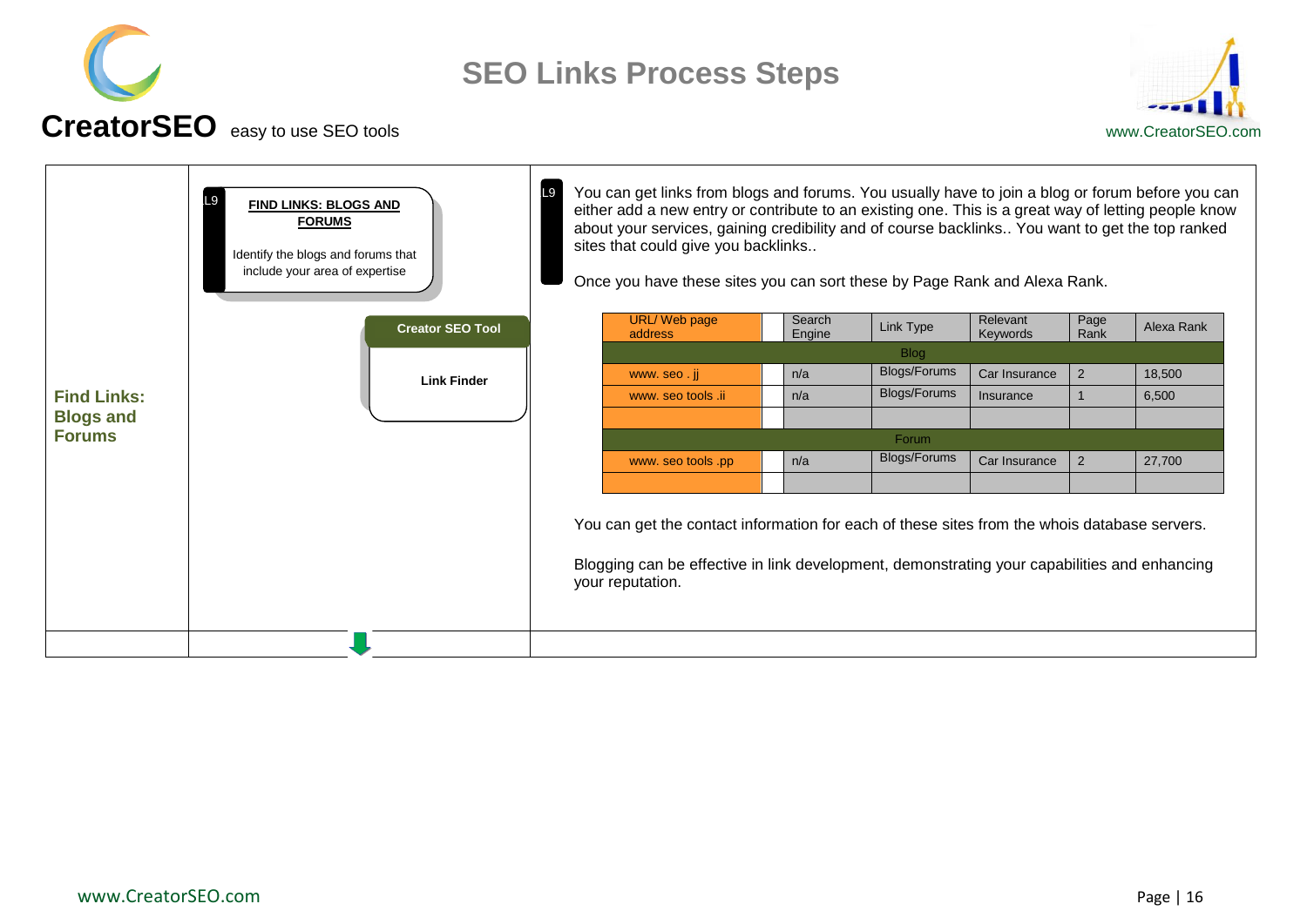



<span id="page-16-0"></span>

| <b>LINKS: CONTACTING</b><br>Review your competitor(s)<br>websites and detail all their<br>core terms | L10 | Generating good links is hard work. You need to systematically go through each grouping of<br>possible links and take the appropriate action.<br>It is recommended that you combine your spreadsheets: |                                             |                                  |                                            |                        |                                |            |
|------------------------------------------------------------------------------------------------------|-----|--------------------------------------------------------------------------------------------------------------------------------------------------------------------------------------------------------|---------------------------------------------|----------------------------------|--------------------------------------------|------------------------|--------------------------------|------------|
|                                                                                                      |     |                                                                                                                                                                                                        | <b>URL/Web page</b><br>address              | Search<br>Engine                 | Link Type                                  | Relevant<br>Keywords   | Page<br>Rank                   | Alexa Rank |
|                                                                                                      |     |                                                                                                                                                                                                        |                                             |                                  | Ask: Email Campaign: Add Link              |                        |                                |            |
|                                                                                                      |     |                                                                                                                                                                                                        | www.seo.com                                 | Google                           | Ask Link                                   | Car Insurance          | $\mathbf{1}$                   | 15,000     |
|                                                                                                      |     |                                                                                                                                                                                                        | www. seo tools . co.uk                      | Google                           | <b>Ask Link</b>                            | Motor<br>Insurance     | $\overline{2}$                 | 4,900      |
|                                                                                                      |     |                                                                                                                                                                                                        | www.seo.com                                 | <b>Bing</b>                      | Ask Link                                   | Car Insurance          | $\sqrt{2}$                     | 29,000     |
|                                                                                                      |     |                                                                                                                                                                                                        |                                             |                                  |                                            |                        |                                |            |
|                                                                                                      |     |                                                                                                                                                                                                        |                                             | Ask: Email Campaign: Add Article |                                            |                        |                                |            |
|                                                                                                      |     |                                                                                                                                                                                                        | www. seo tools . cn                         | Google                           | <b>Ask Article</b>                         | Car Insurance          | $\mathbf{3}$                   | 27,750     |
|                                                                                                      |     |                                                                                                                                                                                                        | www. seo tools, dl                          | <b>Bing</b>                      | <b>Ask Article</b>                         | Insurance              | $\mathbf{1}$                   | 12,300     |
| Links,<br>contacting                                                                                 |     |                                                                                                                                                                                                        | www.seo.es                                  | <b>Bing</b>                      | <b>Ask Article</b>                         | Insurance              | 3                              | 2,050      |
|                                                                                                      |     |                                                                                                                                                                                                        |                                             |                                  |                                            |                        |                                |            |
|                                                                                                      |     |                                                                                                                                                                                                        |                                             |                                  | <b>Directories</b>                         | Motor                  |                                |            |
|                                                                                                      |     |                                                                                                                                                                                                        | www.seo.com                                 | Google                           | <b>Directory</b>                           | Insurance              | $\overline{4}$                 | 43,200     |
|                                                                                                      |     |                                                                                                                                                                                                        | www. seo tools . com                        | Yahoo                            | Directory                                  | Motor<br>Insurance     | 3                              | 28,150     |
|                                                                                                      |     |                                                                                                                                                                                                        |                                             |                                  |                                            |                        |                                |            |
|                                                                                                      |     |                                                                                                                                                                                                        |                                             |                                  | Social Networking/Bookmarking              |                        |                                |            |
|                                                                                                      |     |                                                                                                                                                                                                        | www.seo.de                                  | Google                           | Social                                     | Insurance              | 4                              | 45,400     |
|                                                                                                      |     |                                                                                                                                                                                                        | www. seo tools .fr                          | Yahoo                            | Social                                     | Car Insurance          | $\overline{4}$                 | 43,200     |
|                                                                                                      |     |                                                                                                                                                                                                        |                                             |                                  |                                            |                        |                                |            |
|                                                                                                      |     |                                                                                                                                                                                                        |                                             |                                  | <b>Blogs/Forums</b>                        |                        |                                | 46,320     |
|                                                                                                      |     |                                                                                                                                                                                                        | www. seo tools . ie<br>www. seo tools . com | Google<br><b>Bing</b>            | <b>Blogs/Forums</b><br><b>Blogs/Forums</b> | Insurance<br>Insurance | $\overline{4}$<br>$\mathbf{1}$ | 1,500      |
|                                                                                                      |     |                                                                                                                                                                                                        |                                             |                                  |                                            |                        |                                |            |
|                                                                                                      |     |                                                                                                                                                                                                        |                                             |                                  |                                            |                        |                                |            |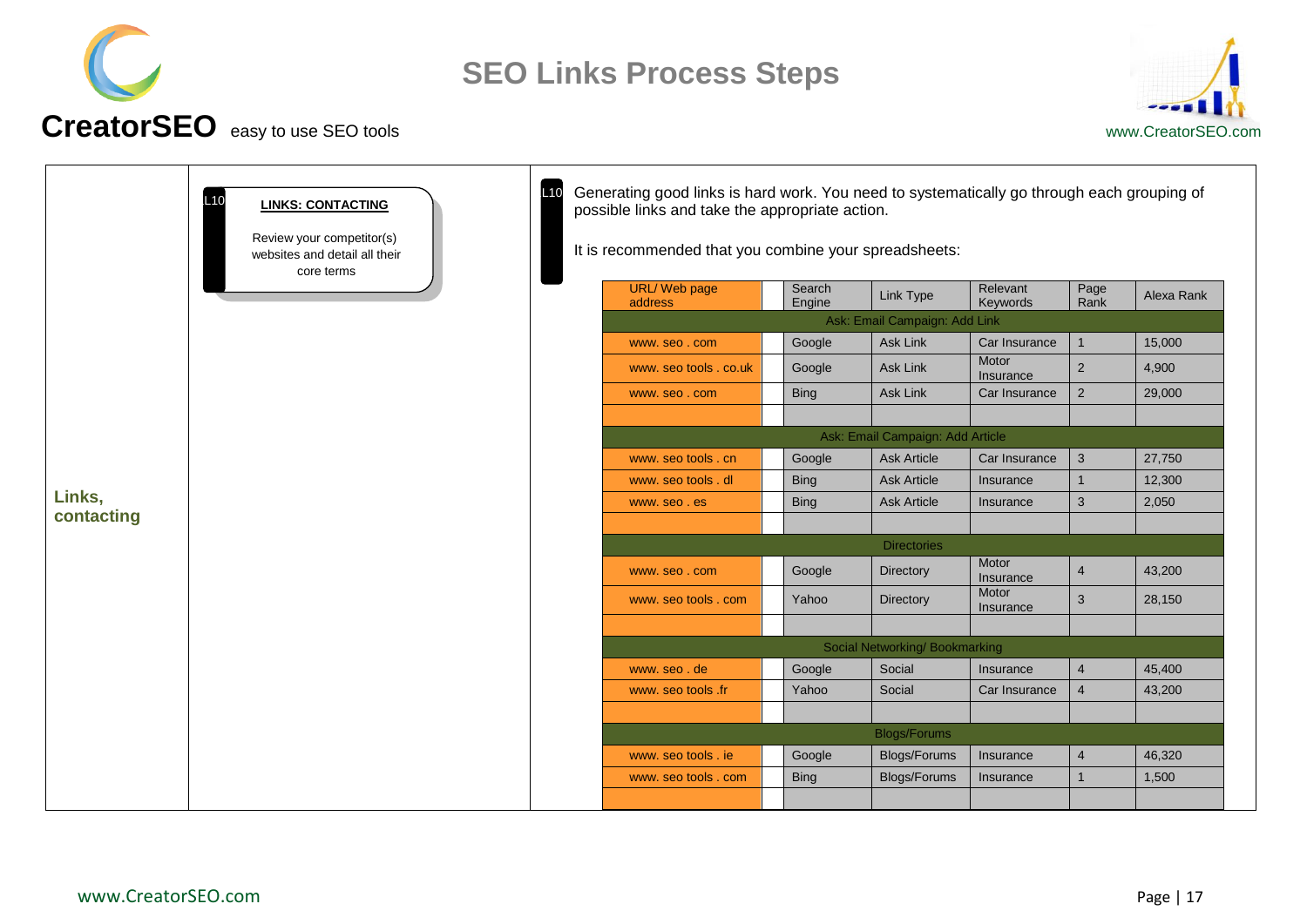



| When you are asking for a link exchange; we have found that if you have already set-up the link<br>from your site, it makes it easier for someone to reciprocate (higher success rate). It is<br>recommended that you try to personalise each note/mail to the organisation you are trying to link<br>with.<br>As possible note could be: |
|-------------------------------------------------------------------------------------------------------------------------------------------------------------------------------------------------------------------------------------------------------------------------------------------------------------------------------------------|
| Hi XXXX,<br>My name is SEO Tools, SEO Marketing Consultant. I've greatly enjoyed looking through your site                                                                                                                                                                                                                                |
| www. seo.com and I was wondering if you would be interested in exchanging links with my<br>website. I would like to offer you a link back from :<br>http://www.creatorseo.com/ with page rank x                                                                                                                                           |
| We are a high ranking SEO tools provider. If you are interested, can you please send me the<br>following details of your<br>site:                                                                                                                                                                                                         |
| Title:<br>URL:<br>Description:                                                                                                                                                                                                                                                                                                            |
| I will add your link as soon as possible, in the next 24 hours. As soon as it's ready, I'll send you a<br>confirmation email along with the information (Title, URL and Description) regarding my site to be<br>placed at yours.                                                                                                          |
| Thank you for your time.<br>Kindest regards,                                                                                                                                                                                                                                                                                              |
| John Caldwell                                                                                                                                                                                                                                                                                                                             |
| SEO Tools, CreatorSEO                                                                                                                                                                                                                                                                                                                     |